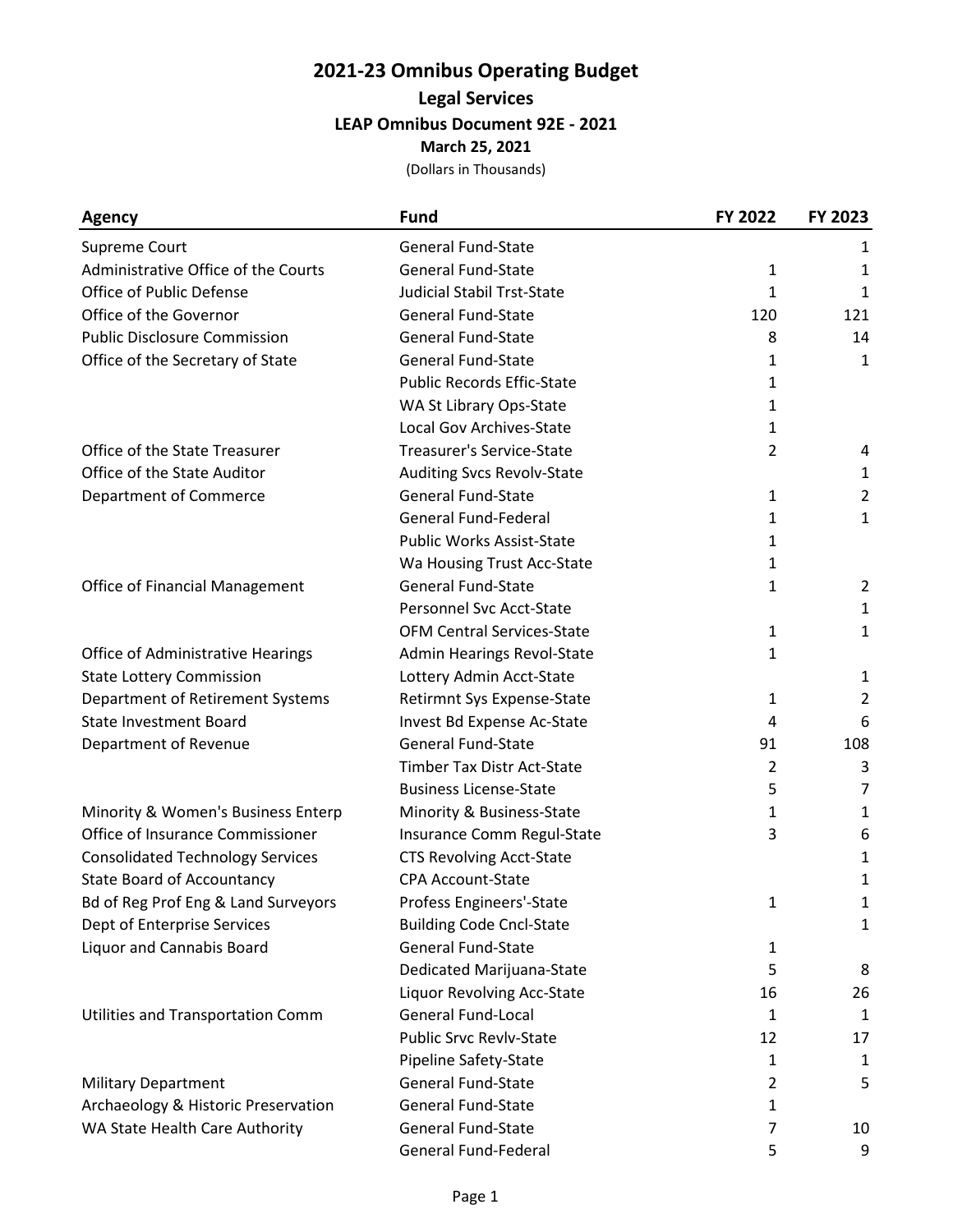# **2021-23 Omnibus Operating Budget**

## **Legal Services**

**LEAP Omnibus Document 92E - 2021**

**March 25, 2021**

(Dollars in Thousands)

| <b>Agency</b>                             | <b>Fund</b>                       | FY 2022        | FY 2023        |
|-------------------------------------------|-----------------------------------|----------------|----------------|
|                                           | St Hith Care Admn Ac-State        | 2              | 3              |
|                                           | School Employees' In-State        | 1              | $\overline{2}$ |
| Human Rights Commission                   | <b>General Fund-State</b>         | $\overline{2}$ | 3              |
| <b>Bd of Industrial Insurance Appeals</b> | <b>Accident Account-State</b>     |                | 1              |
|                                           | <b>Medical Aid Account-State</b>  |                | 1              |
| <b>Criminal Justice Training Comm</b>     | <b>General Fund-State</b>         | 295            | 297            |
| Department of Labor and Industries        | <b>General Fund-State</b>         |                | 1              |
|                                           | <b>Electrical License-State</b>   | 3              | 5              |
|                                           | Constr Regis Inspect-State        | 3              | 4              |
|                                           | Public Works Admin-State          | 2              | $\overline{2}$ |
|                                           | <b>Accident Account-State</b>     | 150            | 227            |
|                                           | <b>Medical Aid Account-State</b>  | 121            | 182            |
|                                           | <b>Plumbing Certificate-State</b> | 1              |                |
| Department of Health                      | <b>General Fund-State</b>         | 8              | 13             |
|                                           | <b>General Fund-Federal</b>       |                | $\mathbf{1}$   |
|                                           | <b>General Fund-Local</b>         | 5              | 9              |
|                                           | <b>Health Prfessns Acct-State</b> | 35             | 58             |
| Children, Youth, and Families             | <b>General Fund-State</b>         | 277            | 458            |
|                                           | <b>General Fund-Federal</b>       | 69             | 114            |
| <b>Department of Corrections</b>          | <b>General Fund-State</b>         | 99             | 131            |
| <b>Employment Security Department</b>     | Unemploy Comp Admin-Federal       | 8              | 161            |
|                                           | Fam Med Lv Insurance-State        | 5              | 117            |
| Dept of Social and Health Services        | <b>General Fund-State</b>         | 1,164          | 1,405          |
|                                           | <b>General Fund-Federal</b>       | 457            | 551            |
| Department of Ecology                     | <b>General Fund-State</b>         | 41             | 52             |
|                                           | <b>Reclamation Acct-State</b>     | 3              | 3              |
|                                           | <b>Flood Control Assist-State</b> | 1              | 1              |
|                                           | Waste Reduct/Recycle-State        | $\mathbf{1}$   | $\overline{2}$ |
|                                           | <b>Water Quality Permit-State</b> | 16             | 20             |
|                                           | Underground Storage-State         | $\mathcal{P}$  | 3              |
|                                           | Hazardous Waste-State             | 2              | 2              |
|                                           | Radioactive Mixed-State           | 11             | 14             |
|                                           | Air Poll Contr Acct-State         | $\overline{2}$ | $\overline{2}$ |
|                                           | Oil Spill Prevn Acct-State        | 1              | $\overline{2}$ |
|                                           | Air Oper Permit Acct-State        | 1              | $\overline{2}$ |
|                                           | <b>Model Toxics Oper-State</b>    | 65             | 81             |
|                                           | Water Poll Ctrl Adm-State         | 2              | 2              |
| WA Pollution Liab Insurance Program       | Pollution Liab Insur-State        | 1              |                |
| <b>State Parks and Recreation Comm</b>    | Parks Renewal Acct-State          | 1              | 3              |
| <b>Recreation and Conservation Office</b> | <b>Recreation Resources-State</b> |                | 1              |
| Environ & Land Use Hearings Office        | <b>General Fund-State</b>         | 1              |                |